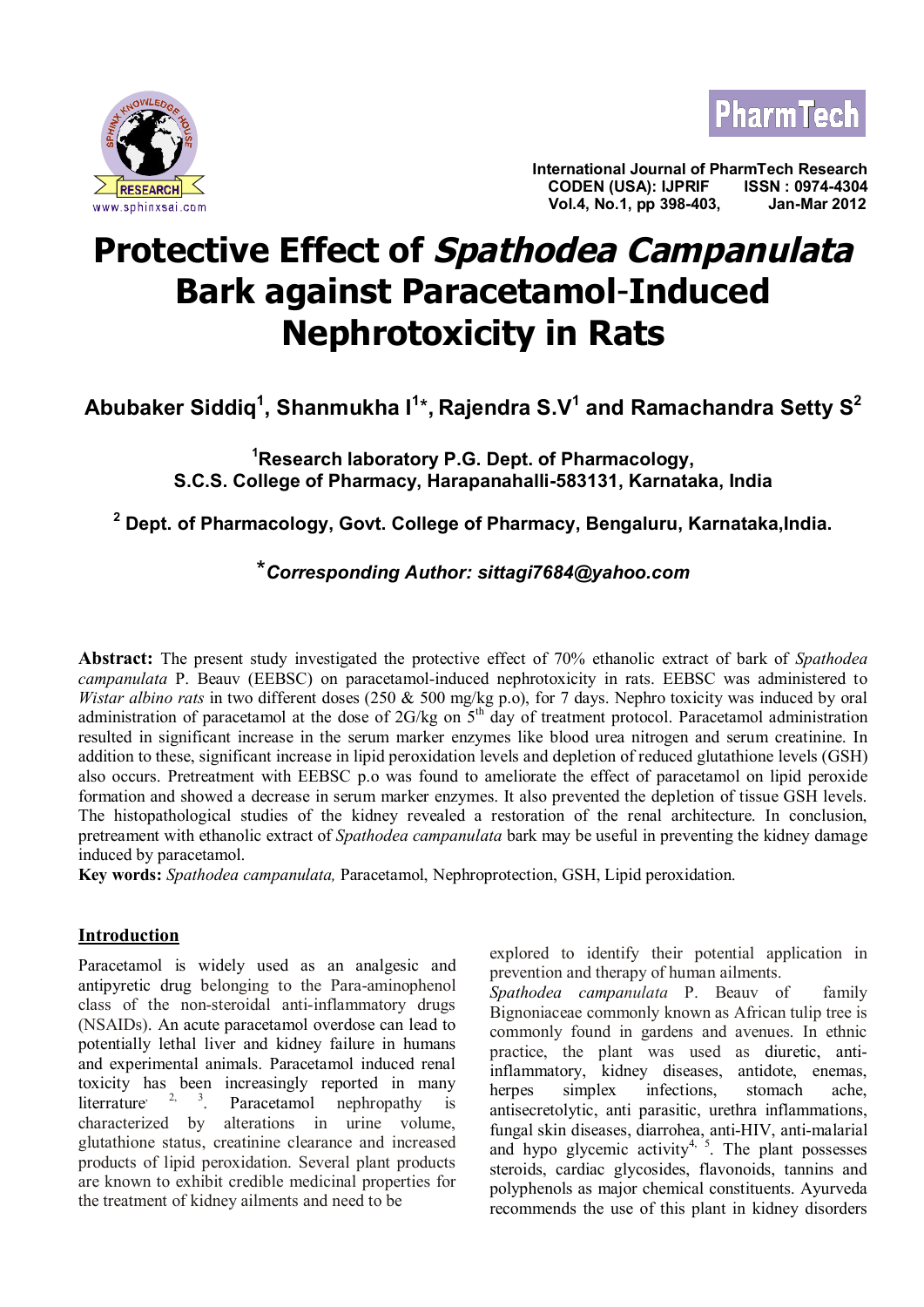and the literature also confirm the same. Hence the present study was undertaken to evaluate the *in vivo* antioxidant and nephroprotective potential of ethanolic extract of *Spathodea campanulata* bark in paracetamol-induced biochemical and histopathological changes.

## **Materials and Methods**

**Plant material and extraction:** *Spathodea campanulata* bark was collected from the surroundings of Davanagere District. The plant was identified and authenticated by Prof. K. Prabhu, Department of Pharmacognosy, S.C.S. College of Pharmacy, Harapanahalli. A voucher herbarium specimen was preserved in the college museum.

The bark was shade dried separately at room temperature and pulverized. The powder obtained was subjected to successive soxhlet extraction with solvents of increased polarity. The hydro-alcoholic extract was selected for the present study. The extract was concentrated using rotary flash evaporator and further evaporated to dryness. The percentage yield was also calculated and then the extract was properly stored.

**Chemicals:** Paracetamol is obtained from micro labs limited, Bangalore, the biochemical kits from Erba Manheim, Germany. All the used chemicals used were of analytical grade.

**Animals:** *Wistar albino rats* (weighing 150-250G) and *albino mice* (weighing 20-25G) of either sex were used in this study. They were procured from Sri Venkateshwara Enterprises, Bangalore. The animals were acclimatized for one week under standard laboratory conditions. They were housed in polypropylene cages and maintained at  $27^{\circ} \pm 2^{\circ}$  with 12 h dark / light cycles. They were fed with standard rat feed (Gold Mohur Lipton India Ltd.) and water *ad libitum* was provided. Prior Ethical clearance for handling the animals was obtained from the Institutional animal ethical committee (IAEC).

**Acute toxicity study:** Acute toxicity study was performed on albino mice (20-25G) as per OECD guideline No. 420 of  $\text{CPCSEA}^6$ . The extract was found to be devoid of mortality at 2000mg/kg. Hence, 2500 mg/kg was considered as  $LD_{50}$  cutoff value. Hence the  $1/ 10^{th}$  (250 mg/kg, p.o.) and  $1/5^{th}$  (500mg/kg, p.o.) of the doses were selected for screening nephroprotective activity.

#### **Treatment Protocol**<sup>7</sup>**:**

In the dose response experiment, albino rats were randomly assigned into 4 groups of 6 individuals each and the treatement was given as per the following procedure-

Group-I: Animals (negative control) were administered

normal saline 1ml/kg p.o for 7 days.

Group-II:Animals (positive control) were administered

normal saline 1ml/kg p.o for 7 days.

Group-III: Animals were administered 70% ethanolic

extract at 250mg/kg p.o for 7 days.

Group-IV: Animals were administered 70% ethanolic

extract at 500 mg/kg p.o for 7 days.

On  $5<sup>th</sup>$  day, 30 min after the administration of normal saline to group II and 70% ethanolic extract (250 mg/kg  $\&$  500 mg/kg) to groups- III and IV, paracetamol was administred (2G/kg p.o). After 48 h of paracetamol administration, rats were sacrificed under mild ether anaesthesia.

The isolated kidney was weighed and part of the renal tissue was used for the estimation of tissue GSH levels <sup>8</sup> and lipid peroxidation <sup>9</sup>. Also, the blood samples were used to measure serum creatinine and blood urea nitrogen (BUN).

#### **Histopathological Studies** <sup>10</sup>

Pieces of kidney from each group were fixed immediately in 10% neutral formalin for a period of atleast 24 h, dehydrated in graded (50–100%) alcohol, embedded in paraffin, cut into 4–5 μm thick sections and stained with hematoxylin- eosin. The sections were evaluated for the pathological signs of nephrotoxicity such as necrosis, fatty infiltration, fibrosis, lymphocyte infiltration, etc.

#### **Statistical analysis**

Results were expressed as mean  $\pm$  SEM, (n=6). Statistical analysis were performed with one way analysis of variance (ANOVA) followed by Tukey's Kramer comparison test by using Graph Pad Instat Software, version 5.0. P value less than 0.05 was considered as statistically significant.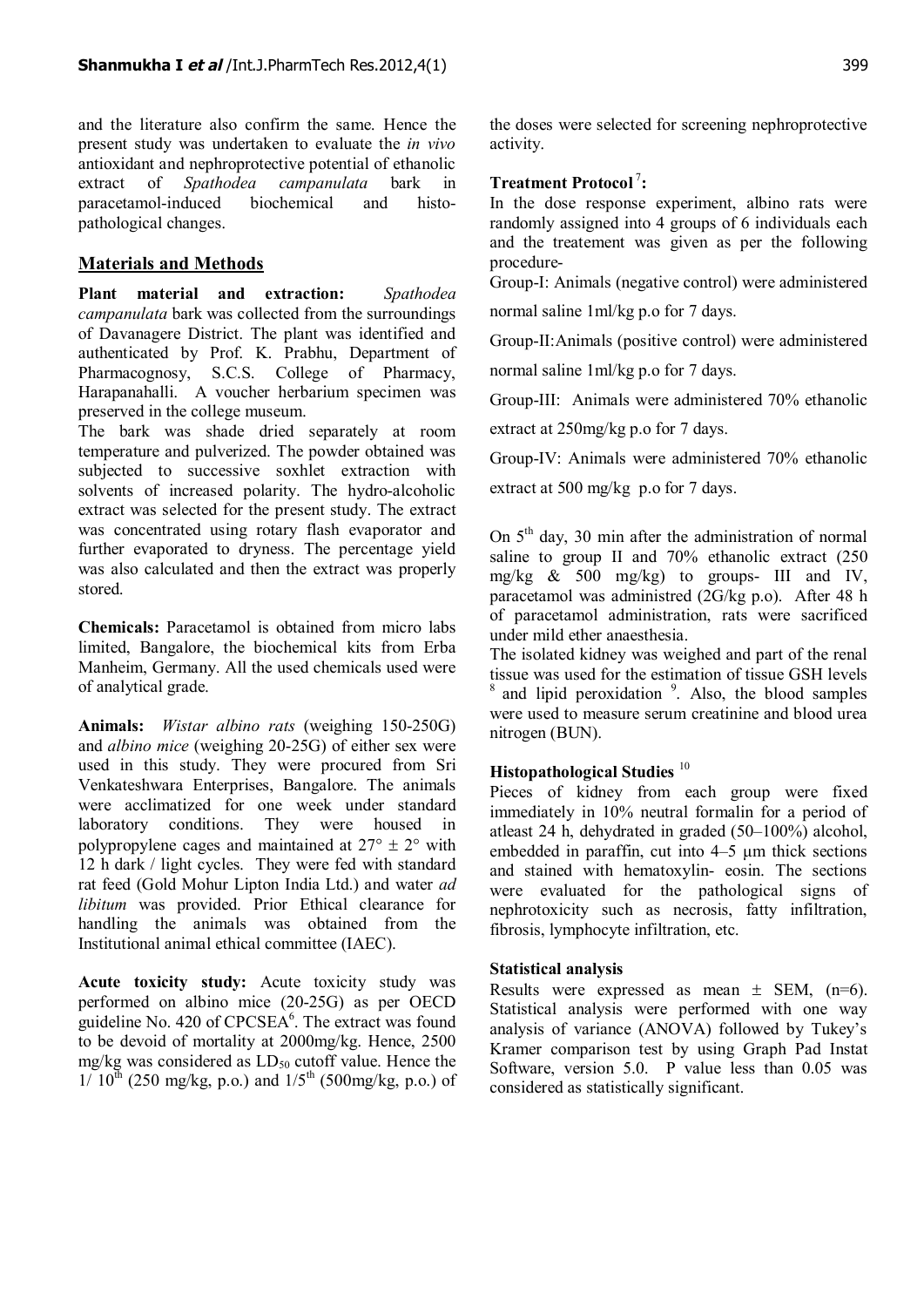| Gr.<br>$(n=6)$ | <b>Treatment regimen</b>                                                                                                         | <b>Blood</b> urea<br>(mg/dl) | <b>Serum</b><br>creatinine $(mg/dl)$ |
|----------------|----------------------------------------------------------------------------------------------------------------------------------|------------------------------|--------------------------------------|
|                | <b>Negative Control</b><br>(1ml vehicle)                                                                                         | $36.22 \pm 3.30$             | $0.58 \pm 0.02$                      |
| П              | Positive Control<br>Paracetamol $(2 \frac{g}{kg} p.o.)$                                                                          | $86.56 \pm 3.52$             | $1.88 \pm 0.03$                      |
| III            | Paracetamol + $70\%$ ethanolic extract (2)<br>$g/kg p.o. +250 mg/kg p.o.)$                                                       | $26.49 \pm 4.05***$          | $0.71 \pm 0.04***$                   |
| IV             | Paracetamol +70% ethanolic extract<br>$(2 \frac{\text{g}}{\text{kg}} \text{p.o.} + 500 \frac{\text{mg}}{\text{kg}} \text{p.o.})$ | $20.25 \pm 2.07***$          | $0.63 \pm 0.04***$                   |

**Table No. 1- Effect of 70% ethanolic extract of** *Spathodea campanulata* **bark on renal damage in paracetamol-induced nephrotoxicity**

Values are the Mean  $\pm$  S.E.M. of six rats / treatment Significance \*\*P<0.01 and\*\*\*P<0.001(vs. Control).

| Table No.2- Effect of 70% ethanolic extract of Spathodea campanulata bark on tissue |  |  |  |
|-------------------------------------------------------------------------------------|--|--|--|
| <b>GSH</b> levels in paracetamol-induced nephrotoxicity                             |  |  |  |

| <b>Treatment</b>                                                                                                                 | Absorbance<br>Mean ± SEM | $\frac{6}{6}$<br><b>Increase</b> |
|----------------------------------------------------------------------------------------------------------------------------------|--------------------------|----------------------------------|
| Negative Control<br>(1ml vehicle)                                                                                                | $0.810 \pm 0.005$        |                                  |
| Positive Control<br>Paracetamol $(2 \frac{g}{kg} p.o.)$                                                                          | $0.395 \pm 0.003$        |                                  |
| Paracetamol + 70% ethanolic extract (2 $g/kg$ )<br>$p.o. + 250$ mg/kg p.o.)                                                      | $0.480 \pm 0.026*$       | 21.51                            |
| Paracetamol+ 70% ethanolic extract<br>$(2 \frac{\text{g}}{\text{kg}} \text{p.o.} + 500 \frac{\text{mg}}{\text{kg}} \text{p.o.})$ | $0.530 \pm 0.069*$       | 34.17                            |

Values are the mean  $\pm$  S.E.M. of six rats/ treatment.

Significance \*P<0.005, \*\* P<0.01, compared to paracetamol treatment.

|  |                                                          |  | Table No.3 - Effect of 70% ethanolic extract of Spathodea campanulata bark on in vivo |
|--|----------------------------------------------------------|--|---------------------------------------------------------------------------------------|
|  | lipid peroxidation in paracetamol-induced nephrotoxicity |  |                                                                                       |

| <b>Treatment</b>                                                                                 | Absorbance<br>Mean ± SEM | $\frac{0}{0}$<br>inhibition |
|--------------------------------------------------------------------------------------------------|--------------------------|-----------------------------|
| Negative Control<br>(1ml vehicle)                                                                | $0.269 \pm 0.017$        |                             |
| Positive Control<br>Paracetamol $(2 \frac{g}{kg} p.o.)$                                          | $0.317 \pm 0.010$        |                             |
| Paracetamol + $70\%$ ethanolic extract<br>$(2 \frac{\text{g}}{\text{kg}})$ p.o. +250 mg/kg p.o.) | $0.117 \pm 0.003$ ***    | 63.09                       |
| Paracetamol + $70\%$ ethanolic extract<br>$(2 \frac{\text{g}}{\text{kg}})$ p.o. +500 mg/kg p.o.) | $0.104 \pm 0.003$ ***    | 67.19                       |

Values are the mean  $\pm$  S.E.M. of six rats /treatment.

Significance \*P<0.05, \*\*\*P<0.001, compared to paracetamol treatment.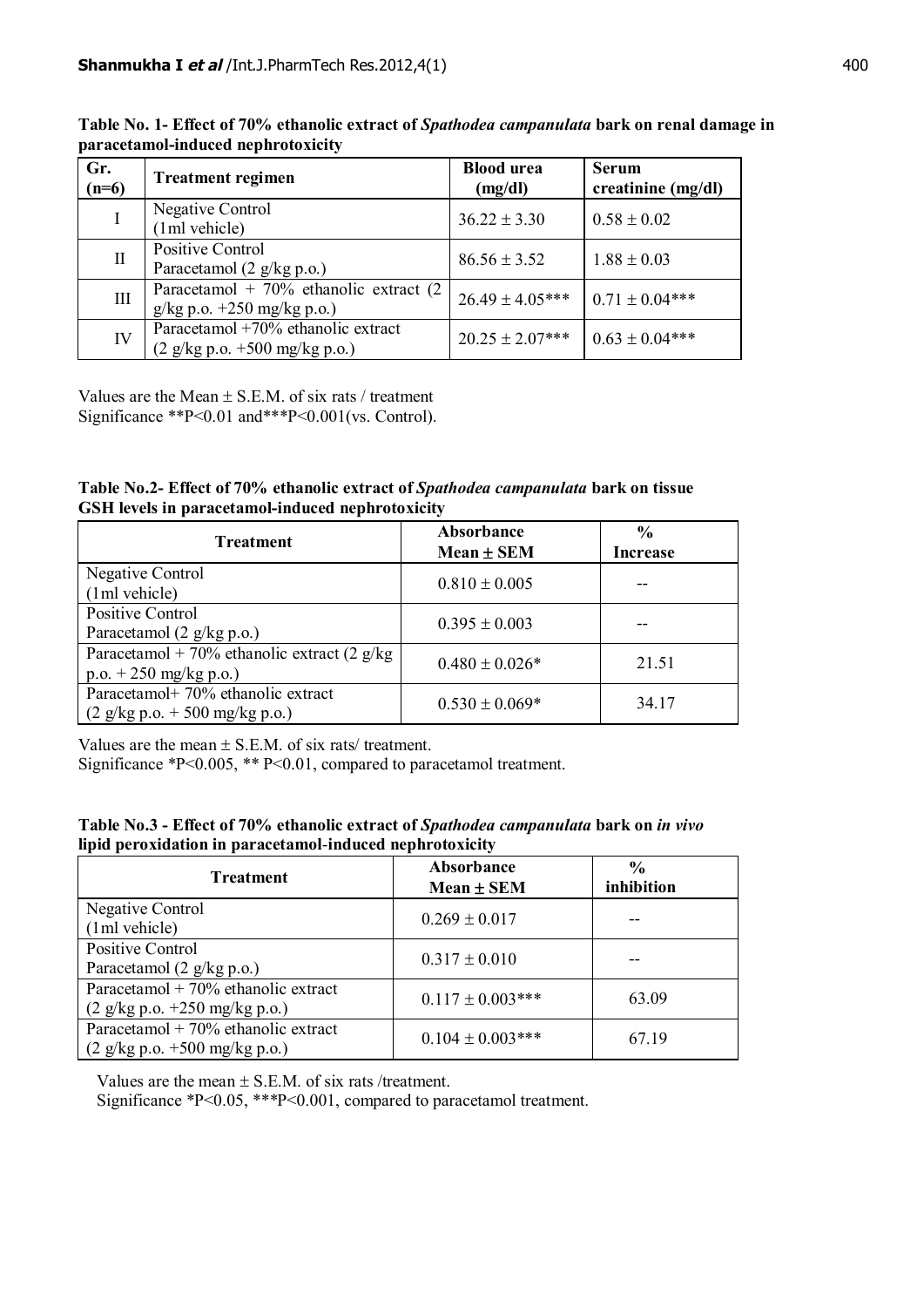#### **Histopathology Figures**





 **Fig. 1 (Control) Fig. 2 (Paracetamol)**



 **Fig. 3 (EEBSC250 mg/kg) Fig. 4 (EEBSC500 mg/kg)**



#### **Results**

Paracetamol treated rats exhibit a significant rise in serum marker enzymes like BUN, serum creatinine. Further, there is a marked depletion of tissue GSH levels with increased lipid peroxidation when compared with control. EEBSC pretreated rats showed significant (P<0.001) decrease in the levels of serum markers. However, tissue GSH levels were restored to normal levels with reduction in lipid peroxidation as compared to paracetamol treated rats in a dose related manner. The results are summarized in table no.1, 2 and 3.

Histopathological study revealed the normal renal architecture in control group. But in paracetamoltreated rats, there is presence of glomerular and interstitial congestions (Fig.2). Pretreatment with EEBSC (250 and 500mg/kg p.o) produced marked improvement in renal architecture with respect to glomeruli and no interstitial congestion (Fig. 3 and 4) when copmared with paracetamol administered group.

#### **Discussion**

Paracetamol induces acute renal damage by elevating plasma creatinine and blood urea, while depleting glutathione levels. Also tubular necrosis was observed histologically<sup>11</sup>. The fact that p-amino phenol is formed from paracetamol in the kidney by deacetylation and its excretion in urine, makes it a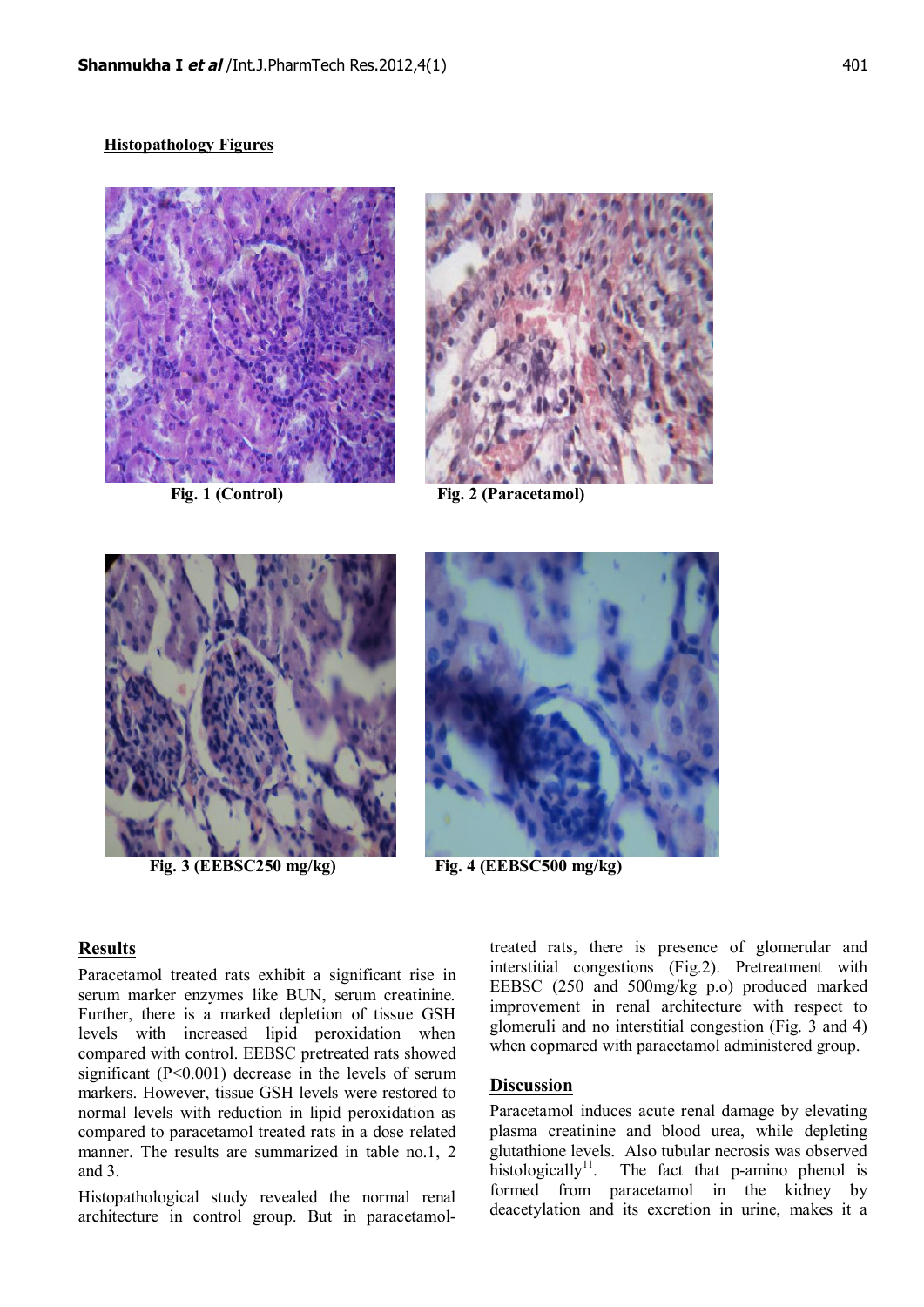candidate for its role in the pathogenesis of paracetamol induced renal damage<sup>12, 13</sup>. Furthermore, hepatically derived glutathione conjugates are involved in paracetamol induced renal injury<sup>14</sup>. In one more report, it was identified that increased nitric oxide plays an important role in paracetamol induced nephropathies in rats<sup>15</sup>.

In the present study the 70% ethanolic extract was subjected to nephroprotective activity by using paracetamol-induced nephrotoxicity in rats. Biochemical markers of kidney function like blood urea nitrogen, serum creatinine levels, tissue GSH and lipid peroxidation were considered for assessing nephroprotective properties.

In the current investigation, paracetamol administration exhibited a marked depletion of tissue GSH level with increased lipid peroxidation levels. This is supported by the elevation of serum markers like blood urea and serum creatinine. Kidneys are involved in the excretion of various xenobiotics, pollutants, toxins and hence they are prone to liberate high quantities of free radicals which contribute to high oxidative stress. This is involved in the pathogenesis of kidney damage. Since the paracetamol induced nephrotoxicity was reported to be via NAPQI radical. Co-administration of test extract normalized tissue lipid peroxidation level and prevented the reduced tissue GSH level. Even the plant possess significant quantity of polyphenols like flavonoids and tannins. Infact, these principles play a major role in free fadical scavenging activity and further these may

# **References**

- 1) Perneger T.V., Whelton P.K., Klag M.J., Risk of kidney failure associated with the use of acetaminophen, aspirin, and nonsteroidal antiinflammatory drugs. New England Journal of Medicine 1994, 331,1675 - 1679.
- 2) McLaughlin J.K., Lipworth L., Chow W.H., Blot W.J., Analgesic use and chronic renal failure: A critical review of the epidemiologic literature. Kidney International 1998, 54, 679 - 686.
- 3) Palani S., Senthilkumar B., Praveen Kumar R., Devi K., Venkatesan D., Raja Sathendra E., Effect of the ethanolic extract of indigofera barberi in acetaminophen induced nephrotoxic rats. Advanced biotech September 1998, 28-31.
- 4) Adriana pianaro., jurandir Pereira pinto., Iridoid glucoside and antifungal phenolic compounds from *Spathodea campanulata* roots. Ciencias agrarias, Londrina June 2007, 28(2), 251-256.

contribute to nephroprotection. However, the present study does not show the type of active polyphenols responsible for the nephroprotective property of the plant and this may be considered as one of the scope for future stduy on the plant. The nephro protective property of the extract is further confirmed by significant improvement of the kidney architecture by reversing the glomerular congestion, interstium with inflammatory cells, tubular necrosis, peritubular necrosis and presence of caspe suggesting massive total necrosis over paracetamol administered group.

#### **Conclusion**

The results of the present investigation illustrated that ethanolic extract of the plant produced significant protection over paracetamol-induced alterations in serum marker enzymes and cellular damage. Combined effect of active principles present in the ethanolic extract of *Spathodea campanulata* might offer protection against renal damage rendered by paracetamol in rats. Thus, ethanolic extract of bark of *Spathodea campanulata* exhibited significant nephro protective activity in rats. This supported the folklore use of the title plant in renal disorders.

#### **Acknowledgements**

We thank President, Secretary, TMAE Society and the Principal, S.C.S. College of Pharmacy, Harapanahalli, Karnataka for providing necessary research facilities to carry out this work.

- 5) Ayyappa Das M.P., Dhanabalan R., Doss A., Invitro anti bacterial activity of *Spathodea campanulata* against Bovine under isolated bacterial pathogens from dairy herbs. Ethanobotanical leaflets 2009, 13,153- 58.
- 6) Mrs. Prema Veeraraghavan., Expert consultant, CPCSEA, OECD guideline No. 420, Oct.2000.
- 7) Milind A Khandkar., Dipak V Parmar., Mita Das., Surendra S Katyare., Is activation of lysosomal enzymes responsible for paracetamol-induced hepatotoxicity and nephrotoxicity?. J Pharm Pharmacol 1996, 48, 437-440.
- 8) Aykae G., Vysal M., Yalein A.S., Kocak-Toker N., Sivas A., Oz H., The effect of chronic ethanol ingestion on hepatic lipid peroxide, Glutathione, glutathione peroxidase and glutathione transferase in rats. Toxicology 1985, 36, 71-76.